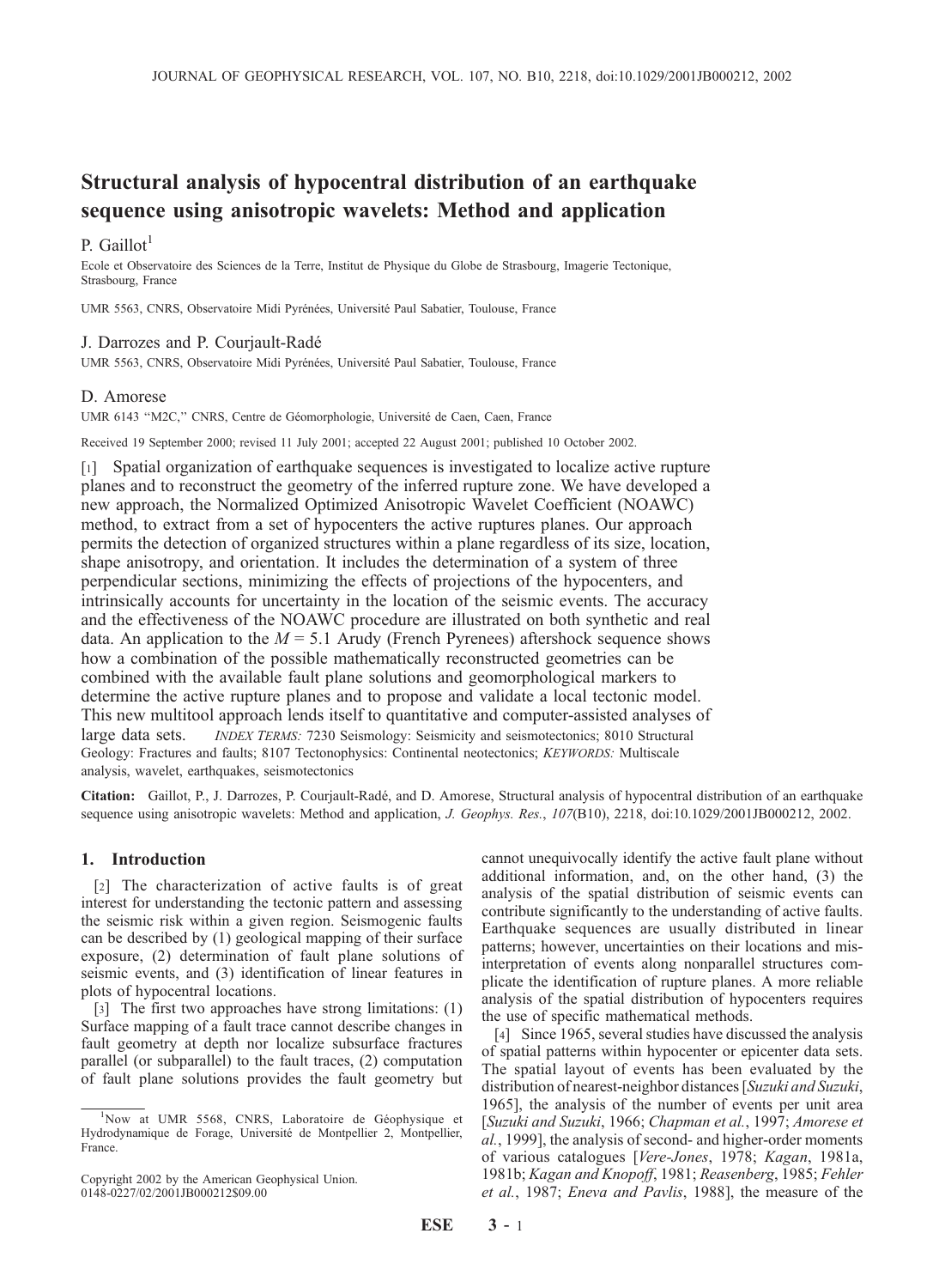degree of clustering or isolation of groups of seismic events using single-link cluster analysis [Frolich and Davis, 1990], and the recognition of fractal hierarchy via box-counting algorithms [e.g., Robertson et al., 1995]. The determination of statistical parameters (usually dependent on magnitude) is also estimated for various statistical models of spatial and temporal influence [Kagan and Knopoff, 1976, 1978; Prozorov and Dziewonski, 1982; Ouchi and Uekawa, 1986].

[5] Most of the above methods analyze the spatial statistical distribution of earthquakes except the collapse method [Jones and Stewart, 1997] and the blade method [Amorese et al., 1999]. As an improvement of the latter geometrical approach, we propose here an adaptative means of investigation related to the local geometry depicted by the distribution of earthquakes. This new procedure, the Normalized Optimized Anisotropic Wavelet Coefficient (NOAWC) method, is based on the wavelet transform that has already been applied to study the multiscale behavior of fracture networks [*Ouillon et al.*, 1995, 1996] and earthquake catalogues [Bethoux et al., 1998]. For earthquake sequences the local and multiscale wavelet properties enable detection and quantification of clusters of seismic events regardless of their location, scale, and orientation. The significance of these clusters is examined. Combined with fault plane solutions and tectonic, or geomorphologic, evidence, some of these clusters can be interpreted in terms of rupture plane and hence allow reconstruction of the geometry of the inferred rupture zone.

## 2. Two-Dimensional Wavelet Transform and NOAWC Method

[6] The spatial distribution of seismic events is threedimensional (3-D). However, a combination of 2-D map view and depth cross sections is used in practice to analyze the 3-D spatial distribution of the aftershocks and relate it to the main shock rupture surface and surface features [e.g., Hauksson et al., 1995]. The wavelet transform (WT) efficiently performs the multiscale analysis of such 2-D images [Antoine et al., 1993]. Several theoretical developments have shown the mathematical effectiveness [e.g., Chui, 1992; Daubechies, 1992] and the wide range of application of the WT formalism (see review by Meyer and Roques, 1993]).

#### 3. Wavelet Transform Formalism

[7] Two-dimensional multiscale analysis by anisotropic wavelet transform consists of transforming a binary image through filters called wavelets [e.g., Hagelberg and Helland, 1995; Escalera and MacGillivray, 1995; Ouillon et al., 1995]. The filters must have a zero mean (admissibility condition) and ''sufficient'' localization or decay in both spatial and frequency domains [Chui, 1992; Daubechies,



Figure 1. Schematic cross section of an anisotropic wavelet filter  $\psi(a, x, \sigma, \theta)$ . Parameters are location  $(x)$ , resolution (a), shape ratio ( $\sigma$ ), and orientation ( $\theta$ ) in the Cartesian coordinate system  $(X, Y)$ ; the detected entity is represented by an ellipse having the same parameters as the wavelet filter: location (b), half short axis  $(a)$ , half long axis  $(\sigma a)$ , and azimuth of the long axis ( $\theta$ ).

1992]. In this study, the anisotropic filters characterized by their aspect ratio  $(\sigma)$  are based on the Anisotropic Mexican Hat mother function, i.e., the second derivative of a Gaussian, allowing a great diversity in shape exploration [Ouillon et al., 1995]:

$$
\Psi_{\sigma}(\mathbf{x}) = \Psi_{\sigma}(x, y) = \left(2 - \frac{x^2}{y^2} - y^2\right) \exp\left[-\frac{1}{2}\left(\frac{x^2}{y^2} + y^2\right)\right], \quad (1)
$$

where  $x$  and  $y$  are the Cartesian coordinates of each pixel.

[8] Each filter is characterized by four variables  $(a, b, \sigma, \theta)$ that allow, for a given spatial resolution and a given location, the detection of anisotropic structures and singularities in any direction (Figure 1):  $a$  is the spatial resolution, i.e., the half short axis of the positive part of the wavelet for multiscale analysis by dilatation/contraction (the resolution is not a parameter of the method; in a practical manner, the resolution may be chosen as  $a = (2m)$  (where  $m = 1, 2, 3, ..., 10$ ) to respect the hierarchy that may exist between different classes of structures [Escalera and McGillivray, 1995]; each time, necessary, intermediate values can be used, e.g., to precise the scale of a given organization [*Gaillot et al.*, 1997]); **b** is the translation vector, i.e., the location of the filter on the image for local analysis (the translation vector covers the entire image);  $\sigma$  is the aspect ratio of the wavelet filter for

Figure 2. (opposite) Representations of the local and multiscale properties of the wavelet transform coefficient. Computation of the wavelet coefficient of a signal  $I(x)$  with the wavelet  $\psi(a, x, \sigma, \theta)$  of resolution (a), location (x = b), shape anisotropy ( $\sigma$ ), and elongation ( $\theta$ ) depends on the signal in the vicinity of (**b**) at the given spatial resolution. (a)  $I(x)$  = const; a, b; (b)  $I(x)$  not centered in b, (c)  $I(x) \approx 2a$ ; (c)  $I(x) > 2a$ , b; (d)  $I(x) < 2a$ , b; (e)  $I(x) \approx 2a$  and  $x = b$  ( $I(x)$  is a group of objects (seismic events)); (f)  $I(x) \approx 2a$  and  $x = b$  ( $I(x)$  is an unique entity); and (g) frequency distribution histogram (logarithmic scale) of a given NOAWC map. The slope break (T) between the few high coefficients and the lower coefficients is marked by an arrow. Letters refer to Figures  $2a - 2f$ . Extraction of the wavelet parameters associated to the highest coefficients allows automatic representation of the significant lineaments.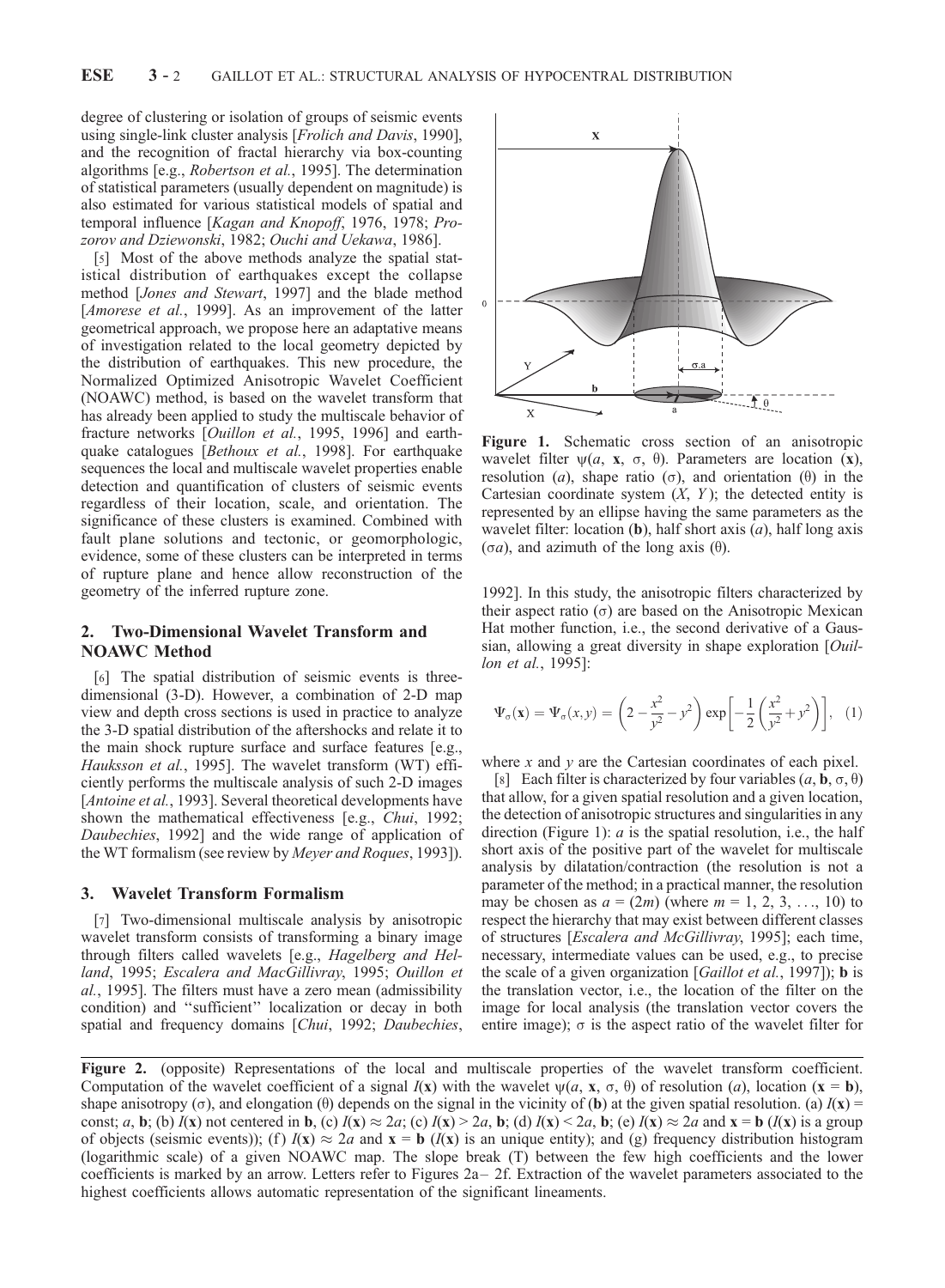

Null Wavelet Coefficient



Weak Wavelet Coefficient



**Strong Wavelet Coefficient** 



Negative Wavelet Coefficient



 ${\bf d}$ 

Weak Wavelet Coefficient



Maximum Wavelet Coefficient

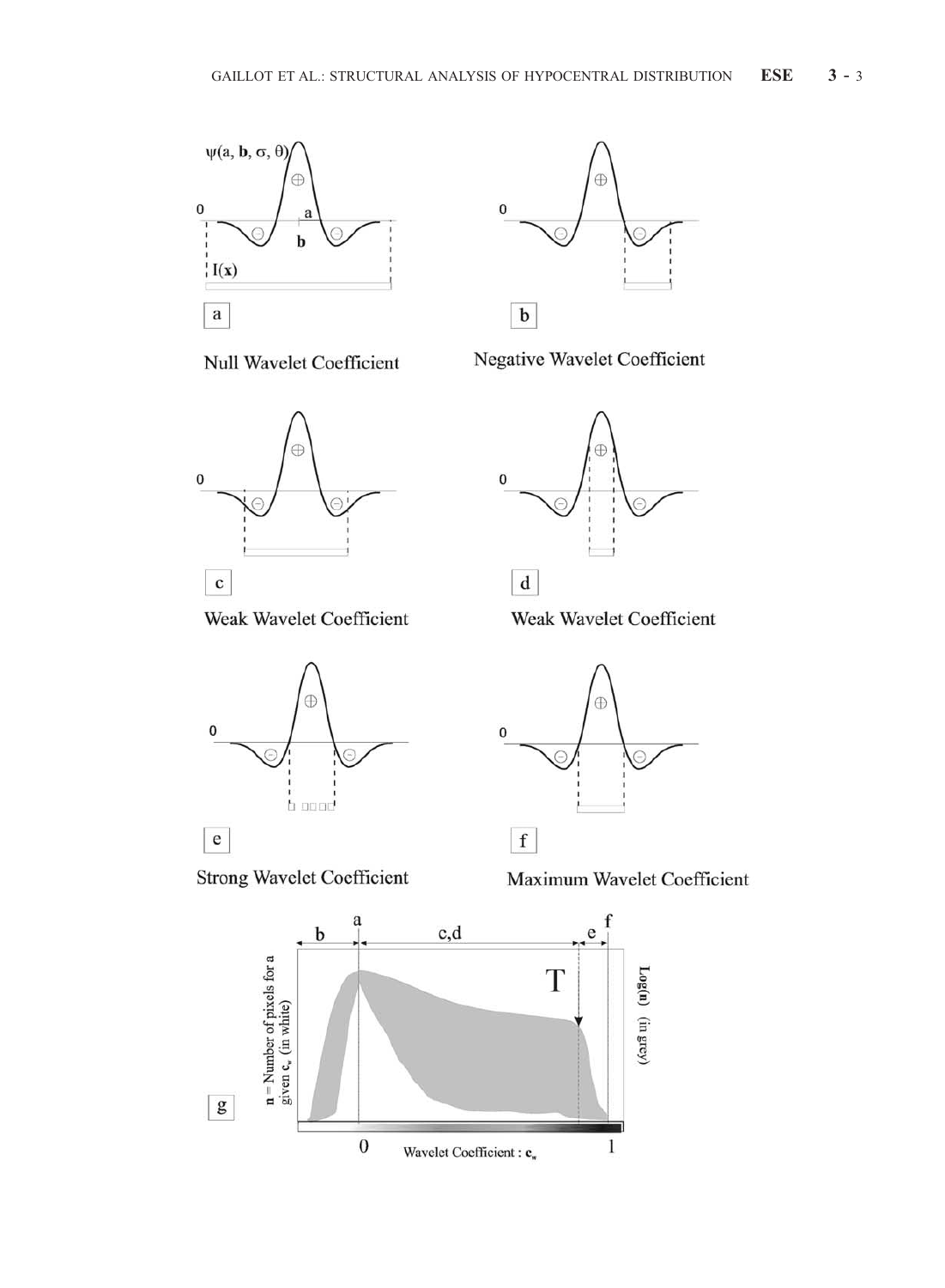

**Figure 3.** Two-dimensional illustration of San Francisco Bay area  $(121.53^{\circ}W$  to  $122.87^{\circ}W$ ,  $37.25^{\circ}N$  to 38.32°N). (a) Map of the 2228 epicenters (data from NCEDC, 1 January 1980 to 31 December 1997). (b) Mapped faults from *Castillo and Ellsworth* [1993]. (c) NOAWC map obtained for a resolution equal to the mean estimated error on location ( $a = 8$  pixels  $\sim$  4 km). Low coefficients are white; high coefficients are black. Long axis of the wavelets associated with the selected local maxima ( $T \approx 0.60$ ) is plotted (thin line). (d) Detected structures with their uncertitude envelope. The seismically active parts of the San Andreas, Calaveras, Hayward, Concord, and Greenville faults are detected. E-W alignments have also been evidenced and correspond to ''extra lines'' in respect to mapped faults.

shape recognition (the shape parameter is in between  $a$  and the image size); and  $\theta$  is the azimuth of the long axis of the wavelet for angular exploration.

[9] The wavelet transform of an image is the convolution of the image  $I(x)$  with a given analyzing filter  $\psi(a, x, \sigma, \theta)$ . It transforms the image into a set of wavelet coefficients  $C_I(a, x, \sigma, \theta)$  displayed in a "coefficient map."

$$
C_I(a, \mathbf{x}, \sigma, \theta) = \psi(a, \mathbf{x}, \sigma, \theta) \otimes I(\mathbf{x}). \tag{2}
$$

At a given location  $\mathbf{x} = \mathbf{b}$  for a given resolution (*a*), shape anisotropy  $(\sigma)$  and orientation  $(\theta)$ , the wavelet coefficient  $C_I(a, x, \sigma, \theta)$  is a local indicator of the match between the filter and the local content of the image. The significance of wavelet coefficients can easily be visualized in one dimension (Figure 2): (1) the wavelet having zero mean, the convolution between the given analyzing wavelet  $\psi(a, \theta)$  $x, \sigma, \theta$ ) localized in  $x = b$  and a constant signal  $I(x)$ produces null coefficients (Figure 2a); (2) negative coefficients underline the edge of the entities (Figure 2b); (3) small coefficients reflect a poor match between the given analyzing wavelet and the image (Figures 2c and 2d); and (4) maximum coefficients point out the best match with respect to the resolution, location, shape ratio, and orientation between the wavelets and the local content of the image (Figures 2e and 2f ).

[10] A given wavelet is therefore a local and directional anisotropic filter that detects only structures having the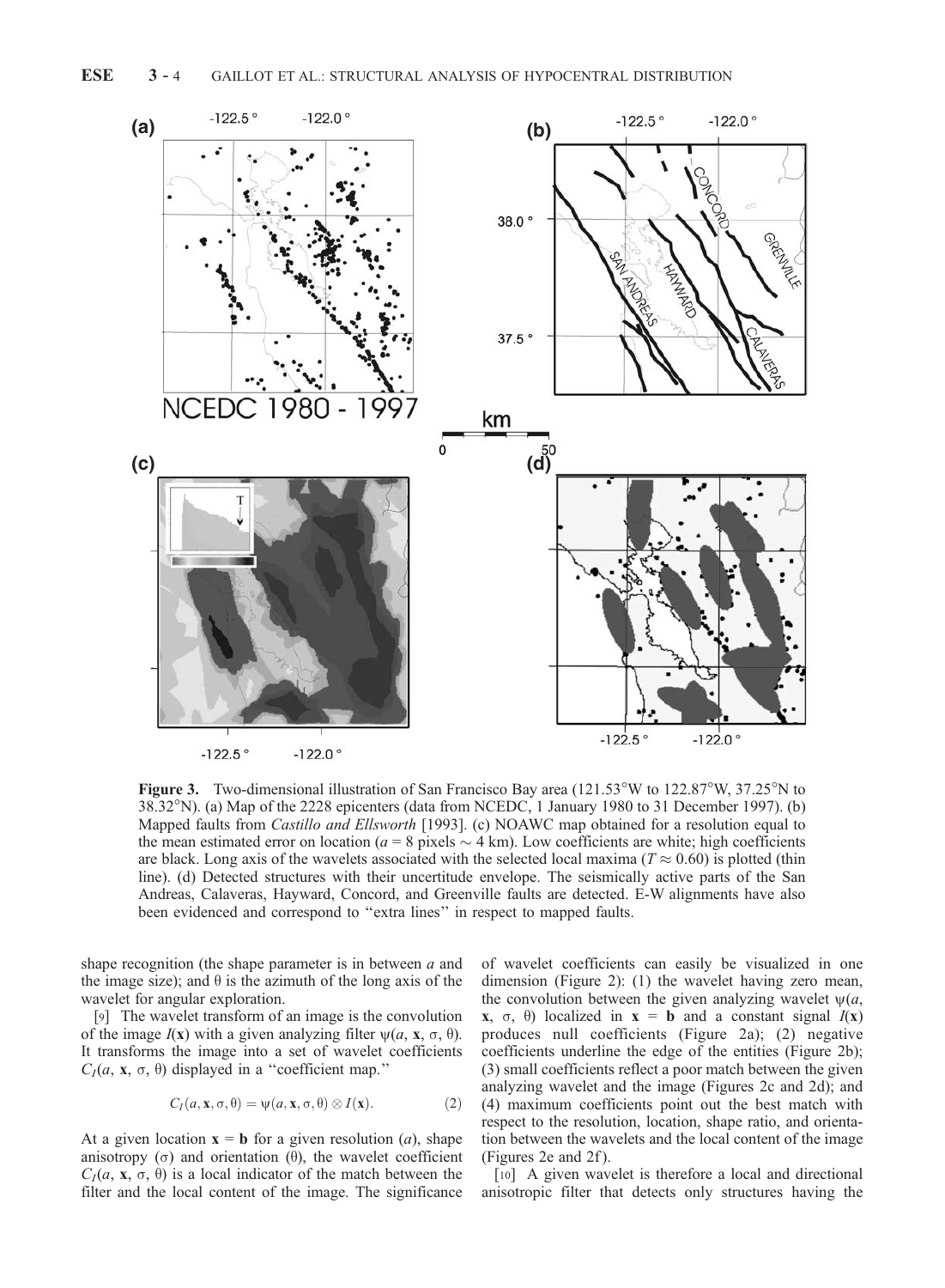

Figure 4. (a) Mapped faults from *Castillo and Ellsworth* [1993]. (b) Map of the 100 randomly selected epicenters (data from NCEDC, 1 January 1980 to 31 December 1997). (c) NOAWC map obtained for a resolution equal to the mean estimated error on location ( $a = 8$  pixels  $\sim$ 4 km). Low coefficients are white; high coefficients are black. Long axis of the wavelets associated with the selected local maxima  $(T = 0.56)$  is plotted (thin line). (d) Detected structures with their incertitude envelope. The seismically active parts of the San Andreas, Calaveras, Hayward, Concord, and Greenville faults are again detected. E-W and N-S alignments have also been evidenced and correspond to extra lines in respect to mapped faults.

same geometrical parameters (Figure 1). In practice, for a given spatial resolution  $(a)$ , a complete and objective detection of all structures requires in each point (b) the application of a range of filters each having a unique combination of  $(\theta, \sigma)$  values [*Gaillot et al.*, 1997].

## 4. NOAWC Method

[11] The above procedure generates a very large number of wavelet coefficients. An image size of  $N * N$  pixels generates  $4N^2$  number of figures to handle ( $N \times N$  figures for the  $a, \sigma, \theta$  and wavelet coefficient dimension). To simplify their analysis, we developed the Normalized Optimized Anisotropic Wavelet Coefficient (NOAWC) method [Darrozes et al., 1997] on the basis of the algorithms of Ouillon et al. [1995, 1996]. According to the wavelet coefficient properties (Figure 2) the filter that best describes the structure of an image, at each point, is characterized by a

high coefficient (local maximum). So, for a given spatial resolution (a) the NOAWC method selects, for each point (b) of the image, among all the possible wavelets defined by  $(\theta, \sigma)$  set, the optimum filter, i.e., the wavelet producing the highest local coefficient. In the resulting map, called NOAWC map, local maxima correspond to the center of mass of detected features [Gaillot et al., 1997].

[12] Consequently, the frequency distribution histograms (logarithmic scale) of the wavelet coefficients of the NOAWC maps are systematically characterized by a kink between the few high coefficients and the numerous lower coefficients (Figure 2g). The local maxima superior to this threshold value  $(T \text{ in Figure 2g})$  are selected, and the corresponding wavelet parameters (resolution (a), location (b), length ( $\sigma$ a) and orientation ( $\theta$ )) are extracted. From the latter parameters of the wavelets the detected objects are represented by ellipses of width =  $(a)$ , location,  $(x = b)$ , length =  $(\sigma a)$ , and orientation  $(\theta)$  (Figure 1). For conven-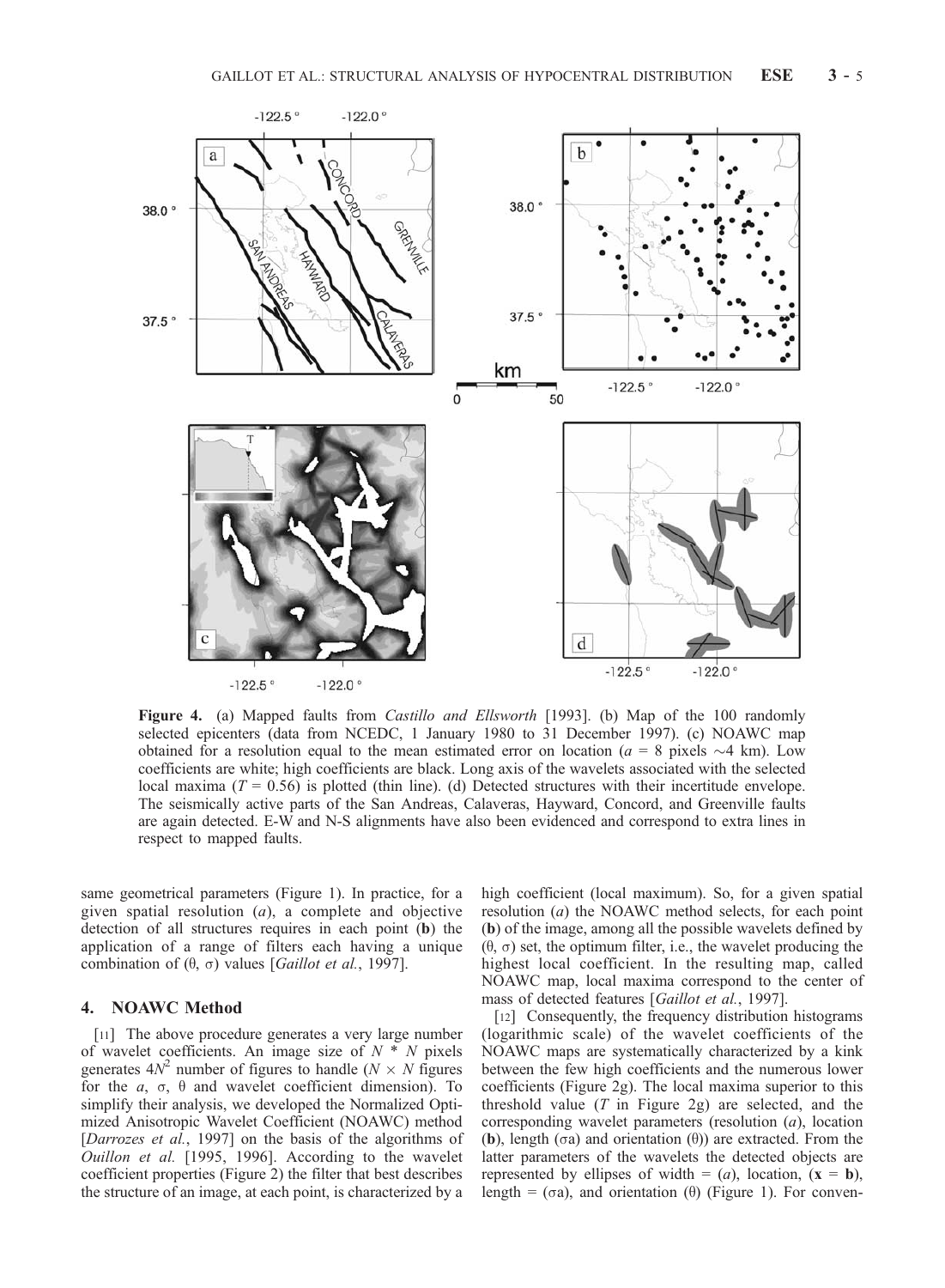

Figure 5. Illustration of examples of artifacts in the detection. (a) Randomly constructed structures (12) distributed in a 256  $\times$  256 km area. (b) Spatial distribution of points (300). Fifty percent of the points are randomly located, and 50% of the points are distributed along the 12 structures. The latter are randomly perturbed with a maximum distance of 10 km. (c) NOAWC map obtained from a resolution equal to the mean error on the location (10 km), an integration scale ( $\sigma a$ ) varying from 3 to 256 km and an azimuth ( $\theta$ ) varying from  $0^{\circ}$  to 180 $^{\circ}$ . Extraction of the wavelets parameters superior to the threshold value deduced from the kink ( $T = 0.45$ ) of the wavelet coefficient allows extraction of significant lineaments. (d) Plots of significant lineaments with their uncertainty envelope.

ience, the long axes of the ellipses are underlined in the produced map of the significant lineament.

## 5. Two-Dimensional Illustration: San Francisco Bay Area

[13] We illustrate the mathematical efficiency of bidimensional anisotropic wavelets on the epicentral data from the Northern California Earthquake Catalog (http://quake.geo. berkley.edu), provided by the Northern California Earthquake Data Center (NCEDC) with the contribution of the Northern California Seismic Network (NCSN, U.S. Geological Survey, Menlo Park). Our test concerns the 2288  $M \geq 2$  seismic events that have occurred between 1 January 1980 and 31 December 1997 in the San Francisco Bay area  $(121.53^{\circ}$ W to  $122.87^{\circ}$ W,  $37.25^{\circ}$ N to  $38.32^{\circ}$ N) (Figure 3a). There several well-known vertical or subvertical faults or fault segments are marked by densely aligned epicenters (Hayward, Greenville, Concord faults, segment of San Andreas fault through the San Francisco peninsula, and central segment of the Calaveras fault [Castillo and Ellsworth, 1993]; see Figure 3b). The lengths of these seismic

Figure 6. (opposite) Synthetic examples of projection effects and error location. Capability of detection and characterization of the rupture plane in terms of its dimensions (length (L) and width (W)) and orientation (dip  $(\Delta)$  and strike ( $\Phi$ )) depends on the error location ( $\Delta e$ ) and the bias in location ( $\Delta p$ ) due to projection effects. The size of the box is s.  $\Phi = 52^{\circ}$ . (a)  $\Delta = 90^{\circ}$ ,  $\Delta e = 0$ ,  $\Delta p = 0$ ; (b)  $\Delta = 90^{\circ}$ ,  $\Delta e = s/10$ ,  $\Delta p = 0$ ; (c)  $\Delta \neq 90^{\circ}$ ,  $\Delta e = 0$ ,  $\Delta p = s/10$ ; (d)  $\Delta \neq 90^{\circ}$ ,  $\Delta e = 0$  $s/10$ ,  $\Delta p = s/10$ ; (e, f, g, and h) NOAWC maps with logarithmic frequency coefficient histograms corresponding to the situations displayed in Figures 6a, 6b, 6c, and 6d, respectively. The local maxima (in dark shading) correspond to the center of mass of the detected plane. The critical value (arrow) allows to extract the filters associated to the detected entity of resolution  $a = s/10$ . Shading scale ranges from 0 (white) to 1 (black). (i, j, k, and l) Selected wavelets (resolution  $a = s/10$ ) and spatial distribution of points for the situations displayed in Figures 6a, 6b, 6c, and 6d, respectively. (m, n, o, and p) Detected structures and quantification for the situations displayed in Figures 6a, 6b, 6c, and 6d, respectively.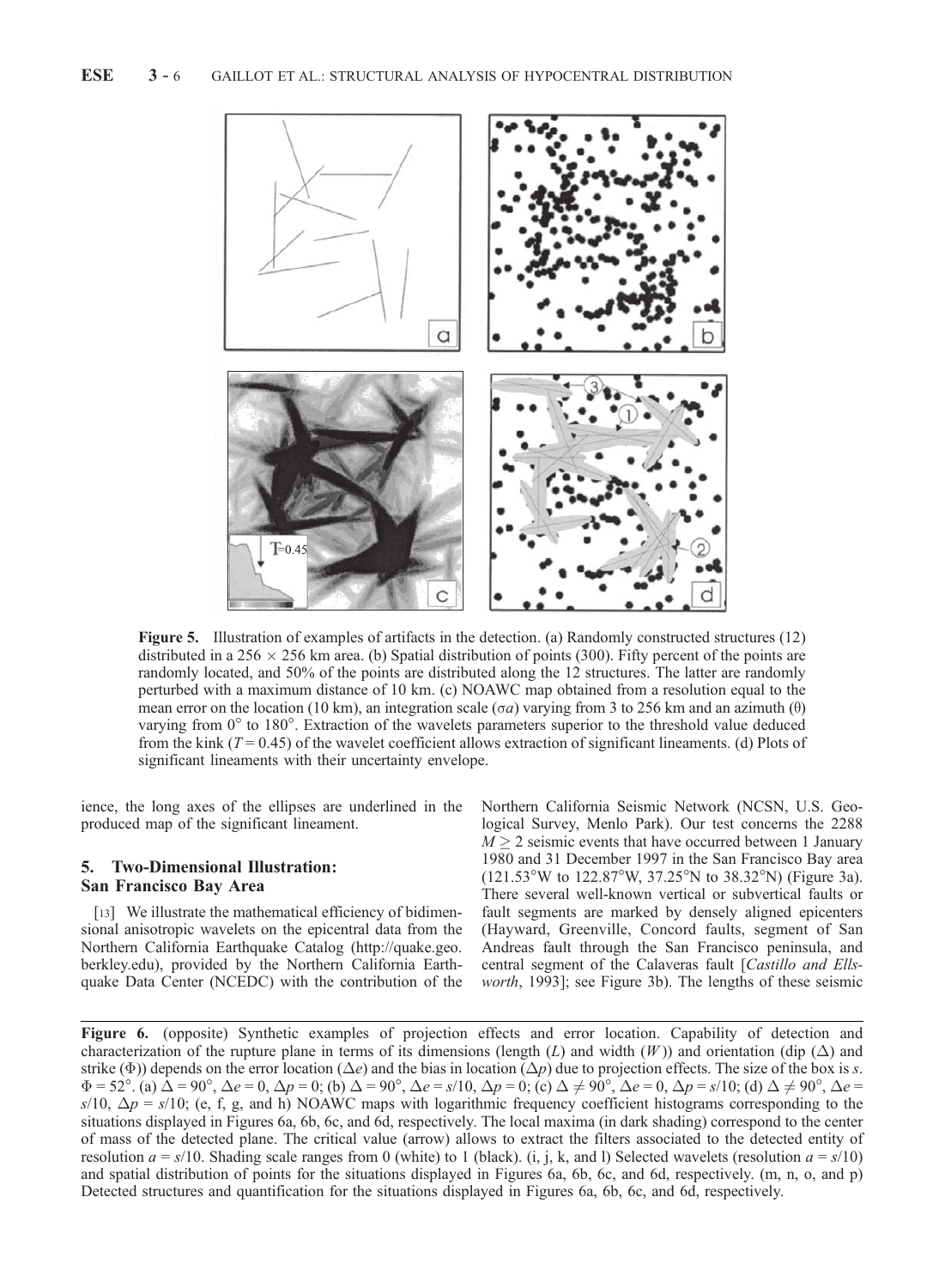







(a) (b) (c) (d)



























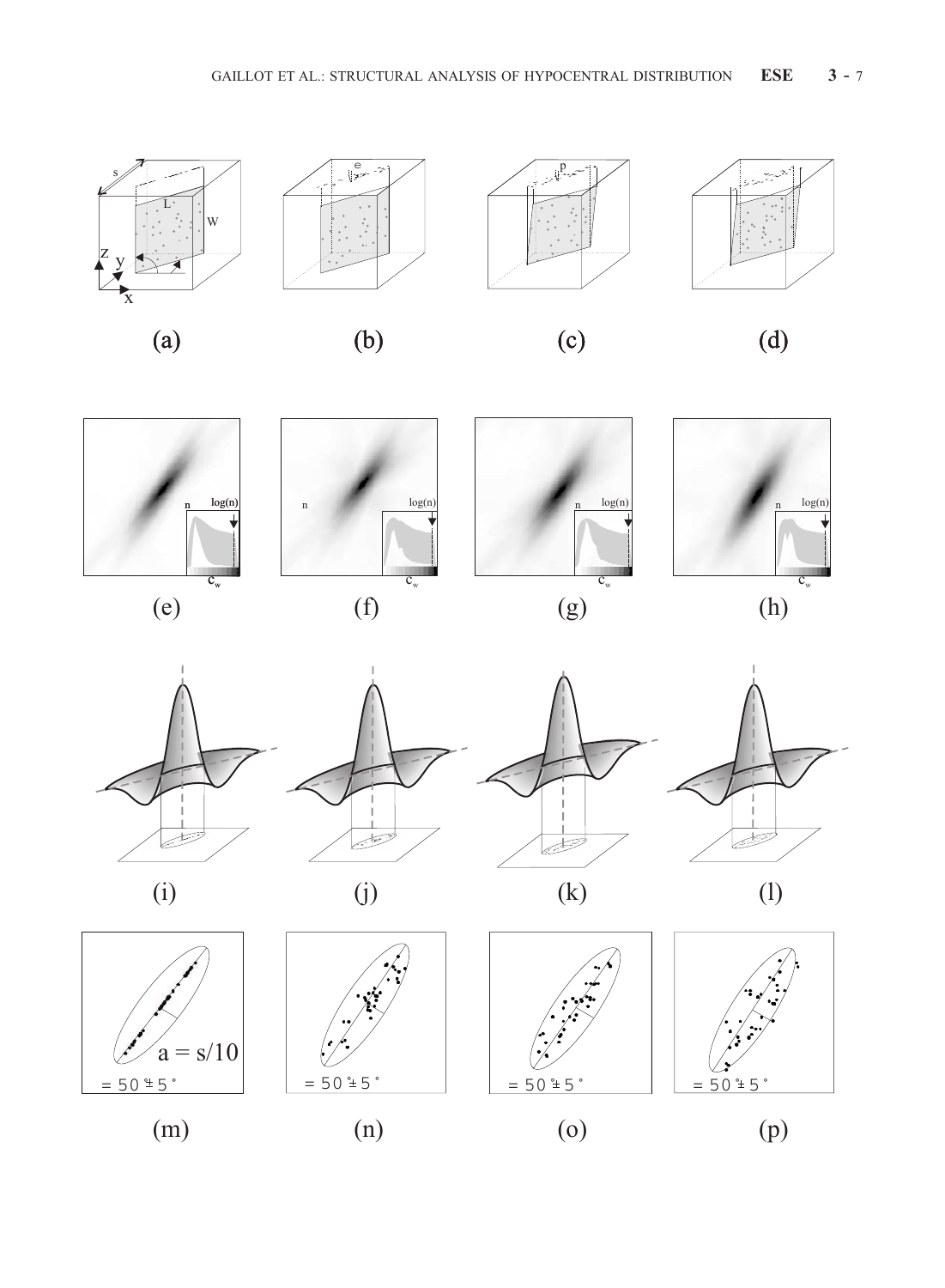

Figure 7. Structural sketch map of the Pyrenées. Circles, instrumental seismicity since 1963 [Barnolas] and Chiron, 1996]. The Arudy earthquake epicentral zone is shown. NPF, North Pyrenean Fault; BF, Bigorre Fault.

features, within the study area, are  $\sim$ 40 km (except the Hayward fault, which exceeds 80 km). Because of the subverticality of the above mentioned structures, epicentral examination is used to illustrate wavelet efficiency to detect alignments. The NOAWC method is applied to these 2228 epicenters sampled in a 256  $\times$  256 pixel grid covering  $\sim$ 14,500 km<sup>2</sup> (Figure 3b). For a set of wavelets having a spatial resolution equal to  $a = 8$  pixels ( $\sim$ 4 km), an integration scale ( $\sigma a$ ) from 3 to 256 pixels in steps of  $a/2$ pixels and an azimuth ( $\theta$ ) varying from 0 $\degree$  to 180 $\degree$  in steps of 10°. The results are presented in Figure 3c. With an extraction of the wavelet parameters associated to wavelet coefficients greater than the threshold value  $T \approx 0.60$  (Figure 3c), the San Andreas (through the San Francisco peninsula), Hayward, Calaveras, Concord, and Greenville faults are recovered by the NOAWC method (compare Figures 3c and 3b).

[14] In order to strengthen the relevance of our test and obtain a very sparse distribution of points, 100 events are randomly selected among the initial set of 2288 epicenters. The NOAWC method is applied to these 100 epicenters sampled in a 256  $\times$  256 pixel grid covering  $\sim$ 14,500 km<sup>2</sup> (Figures 4a and 4b). The results for the same set of wavelets are presented in Figure 4b. With an extraction of the wavelet parameters associated to wavelet coefficients greater than the threshold value  $T = 0.56$  (Figure 4c), the San Andreas (through the San Francisco peninsula), Hayward, Calaveras, Concord, and Greenville faults are mostly recovered by the NOAWC method (compare Figures 4d and 4a). Despite unfavorable conditions, the NOAWC method seems to be efficient for underlining significant clusters of seismic events regardless of their location, size, shape, and orientation. At this point, the analysis is purely mathematical. It is worth noting that some N-S alignments have also been

evidenced (Figure 4d) and correspond to ''extra lines'' in respect to mapped faults. These extra lines could reveal unmapped tectonic features or could have a purely mathematical origin associated to localization error, effects of projection, or detection artifacts. Examples of such artifacts in the detection are discussed here under on a synthetic example.

[15] The main features of the synthetic data set are a 256  $\times$  256 km area containing  $\sim$ 300 points, 50% of the points are randomly located, and 50% of the points are distributed along 12 lines having random orientations and locations (Figure 5). In addition, these points are randomly perturbed within a maximum distance of 10 km (Figures 5a and 5b). This simulates situations when points usually do not perfectly fall onto lines. As for the previous example, the analysis is performed with a resolution equal to the mean error on the location (10 km), an integration scale  $(\sigma a)$  varying from 3 to 256 km in steps of 5 km and an azimuth ( $\theta$ ) varying from 0° to 180° in steps of 10°. Extraction of the wavelets parameters superior to the threshold value deduced from the kink ( $T = 0.45$ ) of the wavelet coefficient histogram (Figure 5c) allows to extract significant lineaments (Figure 5d).

[16] Among these lineaments, extra lines of type 1 are associated with bowtie features resulting from multiple detection due to an oversampling in the method. This kind of artifact is removed by a visual inspection or an additional test applied after the NOAWC analysis. The type 2 of extra lines is characterized by zones of high density of points where many lines intersect. The type 3 extra lines are caused by significant alignments of random points. This mathematical approach, like all the methods of spatial analysis of seismic events, has its own limitations. As a common rule, interpretation of these mathematical results requires con-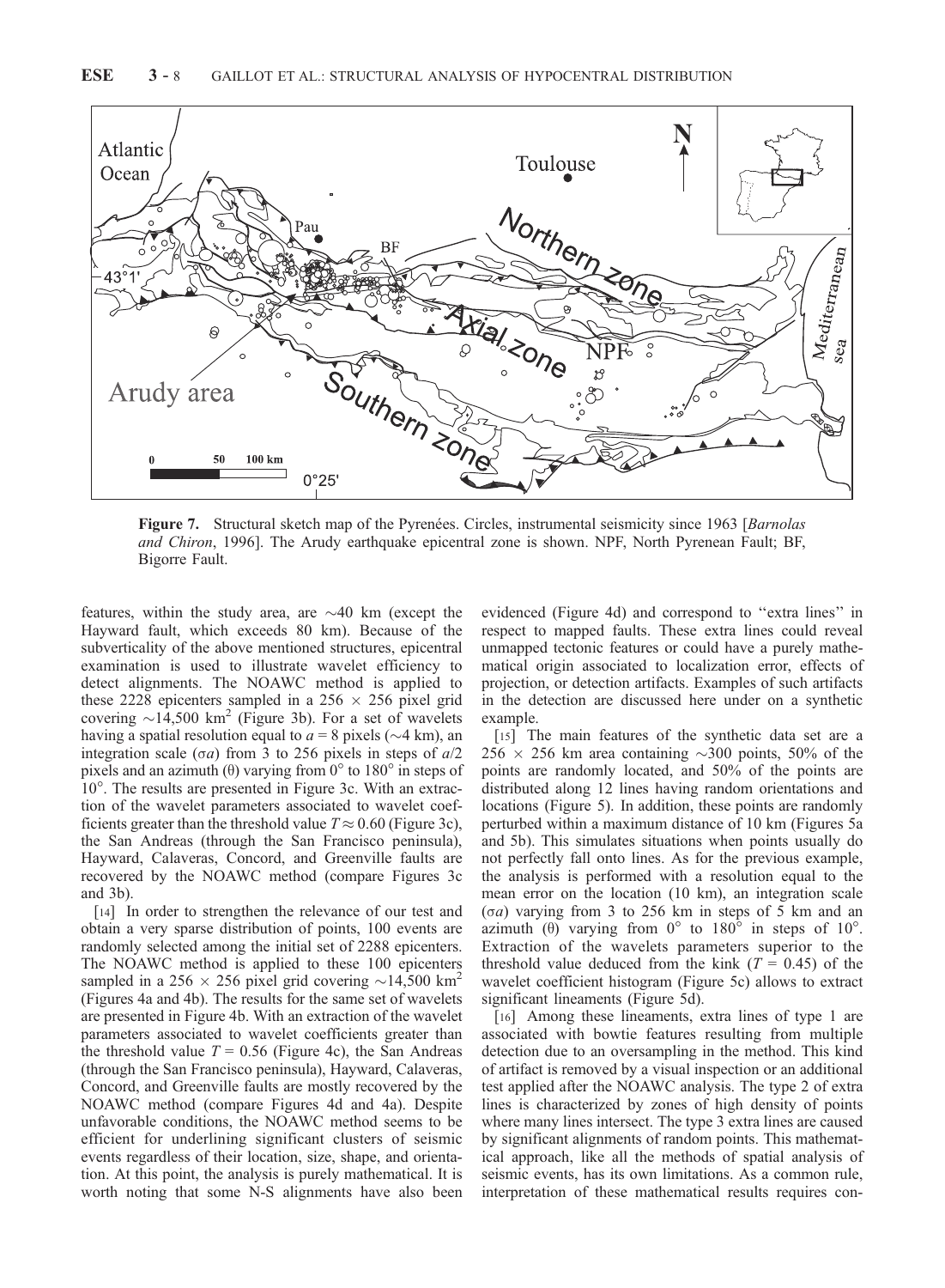

Figure 8. Results of large-scale analysis  $(X, \text{ east}; Y, \text{ north}; Z, \text{ depth axis})$ . (a) Spatial distribution of seismic events projected onto the YZ section; (b) spatial distribution of seismic events projected onto the XZ section; (c) spatial distribution of seismic events projected onto the XY epicentral map; (d) YZ section, (e) XZ section, and (f) XY section NOAWC maps allowing deduction of the large-scale structural coherency of the inferred rupture zone and then selection of 2-D optimal sections for small-scale analysis.

frontation with geological and geophysical arguments such as local focal mechanisms and structural and geomorphological markers. So the mathematical results obtained by the NOAWC method are objective local guides for further investigations. The main advantage of the NOAWC method is that it makes the integration of complementary data sets easier by proposing a possible geometrical pattern.

[17] The ultimate objective of the technique is to detect lineaments in three dimensions, i.e., based on earthquake foci. Such an analysis is, however, difficult to handle with 3-D anisotropic wavelets due to the number of coefficients which induces a rather long time of computation and difficulties of visualization of the results (work in progress). As a first step toward this goal, we will reduce the dimensionality of the problem by projecting a 3-D foci distribution into 2-D sections of optimal azimuth and dip. This step has several shortcomings that we try to appraise in section 6.

## 6. NOAWC Method and Hypocentral Distribution of Seismic Events

[18] After having demonstrated the efficiency and limitations of the NOAWC method in two-dimensional sections, we have to consider that the geometry of rupture planes is a 3-D problem, taking into account their dimension (length

(*L*) minus width  $(W)$ ) and orientation (dip  $(\Delta)$  minus strike  $(\Phi)$ ) that depend on the structural complexity [Kanamori and Boschi, 1983]. Reconstruction of such 3-D objects from 2-D sections requires minimization of the effects of projection of hypocenters  $(\Delta p)$ . In addition, possible errors in the location of seismic events  $(\Delta e)$  have to be taken into account. We first used synthetic data to examine the effects of these errors and bias on the NOAWC method.

#### 6.1. Synthetic Data

[19] The detection of the trace of a plane for four different test cases is illustrated in Figure 6. The first, and most favorable case, is characterized by a vertical plane ( $\Delta = 90^{\circ}$ ,  $\Delta p = 0$ ) and null error location on hypocenters ( $\Delta e = 0$ ) (Figure 6a). The second is still characterized by a vertical plane but the mean error location on epicenters,  $\Delta e$  is equal to  $1/10$  of the size  $(s)$  of the studied area (Figure 6b). The third is characterized by a dip  $(\Delta)$  and width  $(W)$  of the plane generating a bias on the locations of epicenters,  $\Delta p$ also equal to s/10 (Figure 6c). The fourth is a combination of the second and the third cases with error location and projection effects (Figure 6d).

[20] The NOAWC maps obtained for a set of wavelets having a spatial resolution (*a*) equal to  $s/10$ , a shape ratio  $(\sigma)$  varying from 3 to 10 in steps of 0.5 and an azimuth ( $\theta$ ) varying from 0° to 180° in steps of 10° are shown in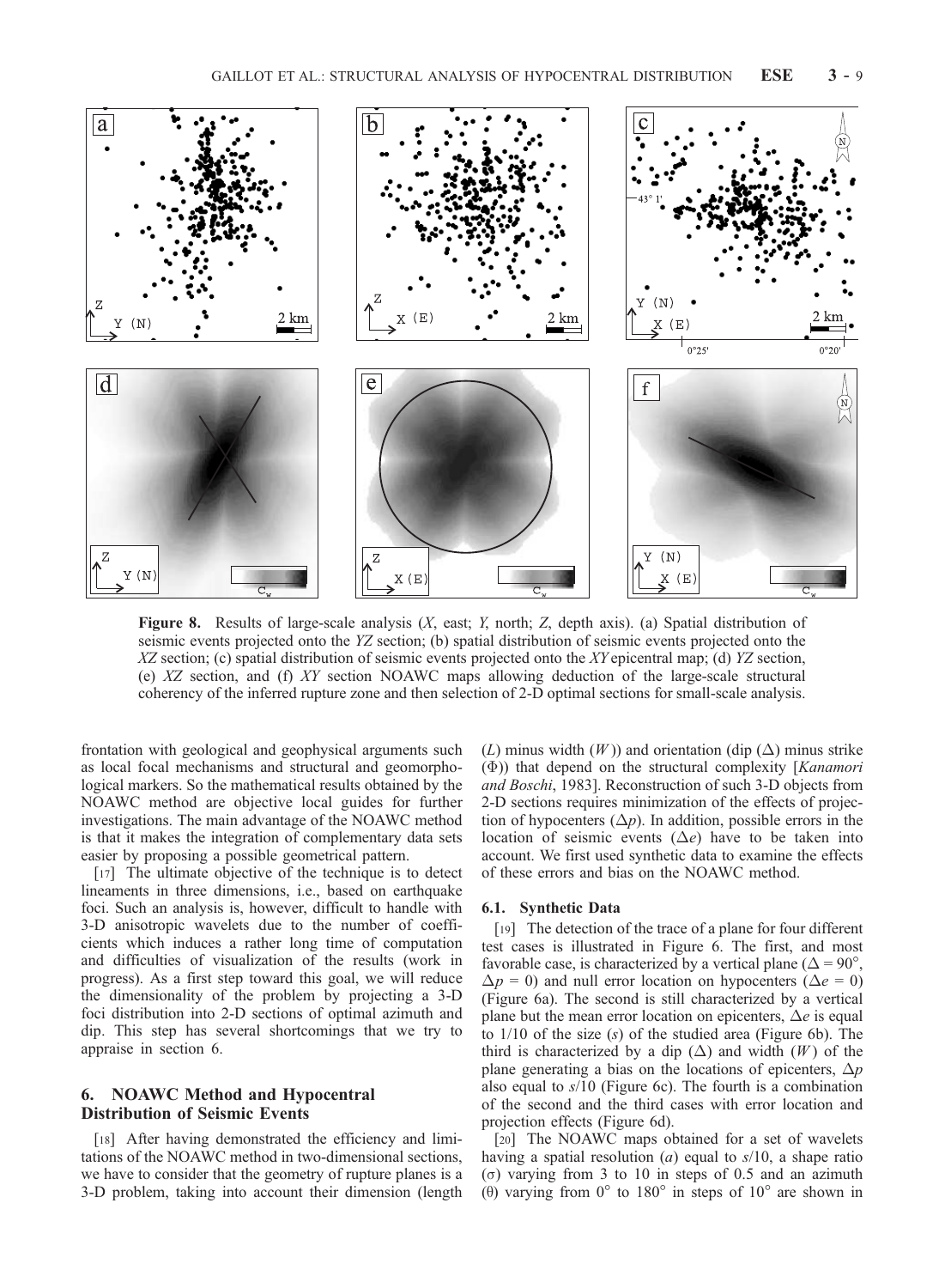

Figure 9. Small-scale analysis of the optimum  $Y'Z'$  and  $X'Z'$  sections  $(X' = N120^{\circ}, Y' = N30^{\circ}, Z'$  is depth axis). (a) Spatial distribution of seismic events projected onto the optimum  $Y'Z'$  section; (b) spatial distribution of seismic events projected onto the optimum  $X'Z'$  section; (c) detected structures in the optimum  $Y'Z'$  section; and (d) detected structures in the optimum  $X'Z'$  section. The two subvertical orientations evidenced in the  $\hat{Y}'Z'$  section and the isotropic pattern evidenced in the  $X'Z'$  confirm the subverticality of the rupture zone.

Figures 6e–6h. The frequency wavelet coefficient histograms are also given in the lower right-hand corner. The slope break within the histograms (marked by an arrow) allows selection of the wavelet parameters associated with the highest local maxima, i.e., those that reflect significant structures at the given resolution.

[21] For a spatial resolution of the wavelet filter  $(a)$  equal to the maximum uncertainty on the location of the epicenters (s/10) and if the effects of projection are smaller than this uncertainty, the detected structure depends solely on the shape of the analyzed cluster (Figures  $6i-6l$ ). The NOAWC method thus provides an efficient method of detection and quantification of the significant structures (Figures 6m –6p). For all cases, the interpretation depends only on the uncertainty on the location of epicenters.

[22] A theoretical method could include the determination of a system of three perpendicular planes with arbitrary orientation on which the data would be adequately projected. However, for a given seismic zone the optimum configuration is controlled by the anisotropic distribution of hypocenters caused by large-scale structural coherency. Therefore our approach is, first, to perform a large-scale analysis. This preliminary computation enables us to determine the anisotropy of an inferred rupture zone from which three optimal perpendicular sections are deduced, hence allowing a smallscale analysis. Note that this approach does not require any geological assumptions.

## 6.2. Application: The  $M = 5.1$  Arudy Earthquake Sequence

#### 6.2.1. Seismic Data

[23] We now illustrate an application of the NOAWC method to the aftershock sequence of the 1980 Arudy earthquake in the Western French Pyrenees [Gagnepain-Beyneix et al., 1982]. The main shock  $(M = 5.1)$  occurred a few tens of kilometers south of the city of Pau (latitude 43°4.21′N, longitude 0°24.59′W) at a depth of  $4 \pm 2$  km (Figure 7) [see Barnolas and Chiron, 1996].

[24] We use data recorded by the permanent seismic network of Arette set up in 1978 by the Institut de Physique du Globe de Paris. The localization of  $M \geq 1.5$  events are determined on the basis of three layers/one-dimensional velocity model [Gagnepain-Beyneix et al., 1982]. For the selected events ( $N = 332$ ), the uncertainties are estimated to be <800 m for the epicenters and <2 km for depths based on the Gagnepain-Beyneix et al. [1982] data set.

#### 6.2.2. Large-Scale Analysis

[25] The first step, as mentioned above, consists of a large-scale analysis on three perpendicular sections in order to determine the optimal configuration that minimizes the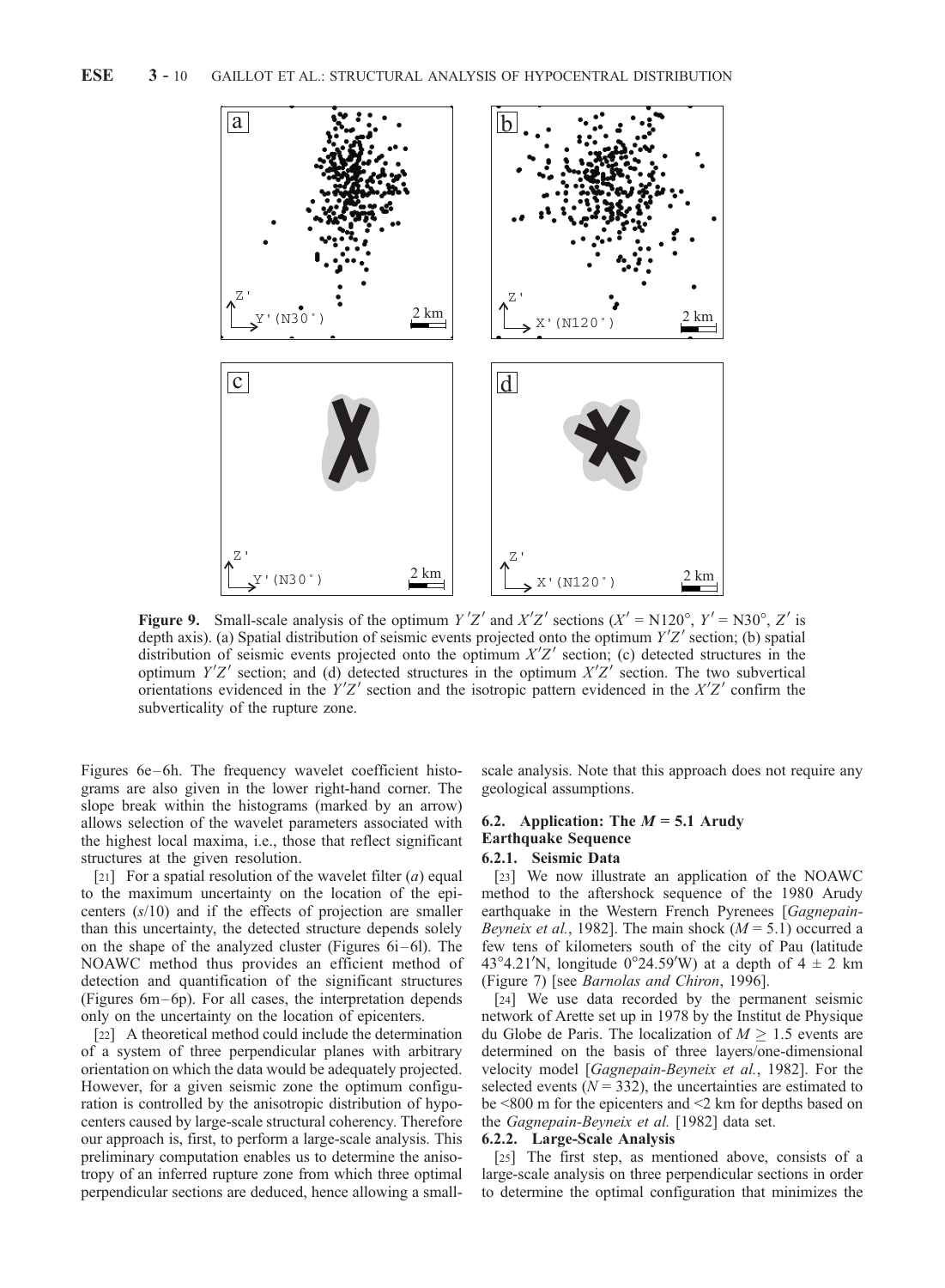effects of projection. The spatial distribution of the seismic events covers an area of  $13.3 \times 13.3$  km. It is presented in the YZ, XZ, and XY sections defined by the geographic coordinate system, i.e.,  $X =$  east,  $Y =$  north, and Z is positive downward. Three binary images (256  $\times$  256 pixel) are determined (Figures 8a, 8b and 8c, in which each pixel corresponds approximately to a  $52 \times 52$  m square.

[26] To reduce the edge effects stemming from the periodization of both signal and wavelet, as recommended by Ouillon et al. [1995, 1996], the images, defined initially in a 256  $\times$  256 pixels square, are embedded in a larger empty square of size  $512 \times 512$  pixels. The NOAWC maps obtained from wavelets having a spatial resolution  $(a)$  equal to 64 pixels (1/4 of the zone of interest), a shape anisotropy ( $\sigma$ ) varying from 1 to 4 in steps of 0.5 and an azimuth ( $\theta$ )



varying from  $0^{\circ}$  to  $180^{\circ}$  in steps of  $10^{\circ}$ , are presented in Figures 8d, 8e and 8f. Combining the three sections allows reconstruction of the large-scale geometry of the inferred rupture zone of the Arudy earthquake. The two orientations at  $70^{\circ} \pm 5^{\circ}$  and  $110^{\circ} \pm 5^{\circ}$  in the YZ section (Figure 8d), the isotropic pattern (altered by the diagonals of the image) of the XZ section (Figure 8e), and the main orientation at  $N120^{\circ}$  in the XY, or epicentral, section (Figure 8f) reveal that the rupture zone is subvertical and strikes about  $N120^\circ$ . The optimum configuration is thus obtained for  $X'$  parallel to N120°, Y' parallel to N30°, and Z' vertical.

## 6.2.3. Small-Scale Analysis

[27] After projection onto the three optimum perpendicular sections,  $Y'Z'$ ,  $X'Z'$ , and  $X'Y'$ , defined above (Figures 9a and 9b, and 10a) the wavelet analysis is performed with a scale parameter  $(a)$  equal to the mean uncertainty on the data ( $a = 8$  pixels  $\approx 416$  m for X'Y' section and  $a = 38$ pixels  $\approx 1976$  m for  $X'Z'$  and  $Y'Z'$  sections). The  $(\sigma, \theta)$  set was chosen as in the previously discussed examples: the integration scale ( $\sigma a$ ) is ranging from 3a to 256 pixels by step of  $a/2$  and the azimuth ( $\theta$ ) is varying from 0° to 180° in steps of  $10^\circ$ .

[28] The  $Y'Z'$  and  $X'Z'$  sections (Figures 9c and 9d) confirm the subverticality (70<sup>o</sup>  $\leq \Delta \leq 90^{\circ}$ ) of the rupture planes at a small scale. The subverticality of the rupture planes allows restriction of the analysis to the  $X'Y'$  (or epicentral) section, in which localization uncertainties are the lowest. For convenience, results are shown in the geographic frame rather than in the  $X'Y'$  frame.

[29] NOAWC map and histogram of wavelet coefficients (minimun value of 0.0, maximun value of 0.62) are given in Figure 10b. Extraction of the wavelet parameters associated to local maxima higher than the threshold value  $T(T=0.42)$ interactively chosen from the kink of the wavelet coefficient histogram leads to the ''lineament map'' (Figure 10c). All the detected lineaments correspond to extra lines in respect to mapped faults of the same area (Figure 10d). In order to reject ''mathematical extra lines'' we plot the results obtained for the long ( $\lambda$  > 4125 m), medium (2812 m  $\leq$  $\lambda \leq 3937$  m), and short (1125 m  $\leq \lambda \leq 2625$  m) wavelengths (Figures  $10e-10g$ ). At long wavelengths the three detected lineaments underline two possible subvertical

Figure 10. (opposite) Detailed small-scale analysis of the optimum  $X'Y'$  section  $(X' = N120^\circ, Y' = N30^\circ)$ . For convenience, results are presented in the XY frame. (a) Epicentral distribution of seismic events projected onto the XY section, (b) NOAWC map and wavelet coefficient histogram  $(T = 0.42)$ , (c) lineament map obtained from the wavelet parameters associated to coefficients higher than the threshold value  $T$ , (d) structural sketch map of the studied area. 1, Quaternary alluvions; 2, late glacial dejection cones; 3, Würmian morainic materials; 4, Lower Cretaceous a, marls, and b, limestone; 5, Jurassic a, marls, and b, limestones; and 6, major faults. Mapped faults are from Grasso [1983]; (e) detected structures at long wavelengths  $(\lambda \geq 4125 \text{ m}, \text{ light shading})$ ; (f) detected structures at medium wavelengths (2812 m  $\leq \lambda \leq 3937$  m, shaded); (g) detected structures at small wavelengths (1125 m  $\leq \lambda \leq$ 2625 m, dark shading); and (h) simplified epicentral map with uncertainty envelopes (shaded) equal to  $\pm 0.4$  km.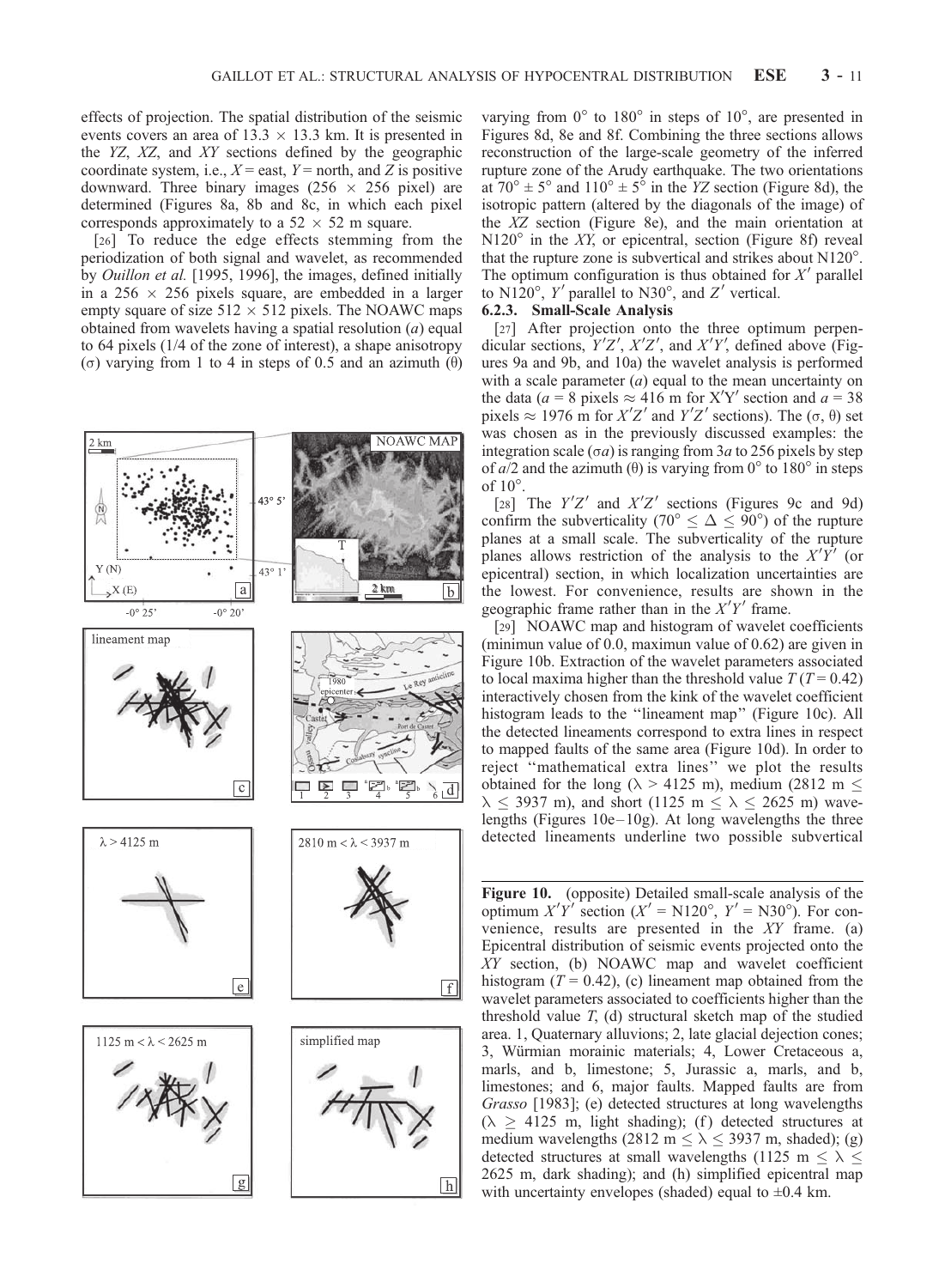

Figure 11. Reconstructed structural geometry and interpretation. (a) Combination of the simple epicentral map and fault plane solutions. This structural pattern could be integrated in a local model which takes the form of an ''horsetail'' termination of an E-W and subvertical dextral strike-slip fault [Darrozes et al., 1998]. (b) Combination of the reconstructed structural pattern and a digital elevation model (DEM). Note the good spatial correlation between the detected active rupture planes and the main Würmian glacier valleys.

rupture planes striking E-W and  $\sim N140^\circ$ , respectively (Figure 10e). At intermediate wavelengths, interpretation is problematic due to a strong concentration of seismic events near central area (Figure 10f ). At small wavelengths, main  $\sim$ N150 $\degree$  and  $\sim$ N40 $\degree$  central planes and the strong concentration of epicenters in the central zone are again detected. Five isolated planes oriented  $\sim$ N40 $^{\circ}$  are well defined away from the center. This pattern is completed by two lineaments at  $\sim$ N10<sup>°</sup> and  $\sim$ N150<sup>°</sup> (Figure 10g). Because of the uncertitude on the location of the seismic events and possible artifact on the detection, the most probable lineaments (i.e., lineaments able to explain the shape of the lineament map) are (Figure 10h) at small scale the isolated  $N40^\circ$ ,  $N140^\circ$ , and  $N10^{\circ}$  lineaments; at large scale, the main E-W and  $N140^{\circ}$ lineaments; and at intermediate scale the  $N140^\circ$  and the  $N30^{\circ}$ –N40 $^{\circ}$  lineaments. This representation of possible active rupture planes, displayed with uncertainty envelopes  $(\pm 0.4 \text{ km in the } XY \text{ map})$ , is called a lineament map and must be combined with complementary seismological and geomorphological data before any validation and interpretation. 6.2.4. Geological Validity of the Lineament Map

[30] The combination of the possible reconstructed segment geometry with the focal mechanisms helps to determine the active rupture planes (Figure 11a). Fault plane solutions characterized by subvertical E-W and N-S nodal planes are nearly all associated with strike-slip motion as the E-W rupture. Fault plane solutions characterized by NW-SE nodal planes are associated with normal motion as the NW-SE rupture. This structural pattern could be integrated in a local tectonic model which takes the form of a horsetail termination of an E-W subvertical dextral strikeslip fault [Darrozes et al., 1998]. In addition, the ''simplified map'' has been combined with a digital elevation model (DEM) to confirm and precise the location of the rupture

planes. The correlation between the detected active rupture planes and the main recent glacial morphologic markers [Lajournade, 1983] (Würmian,  $\sim$ 100 ka) (Figure 11b) is consistent with the proposed tectonic model of Darrozes et al. [1998].

[31] The horsetail termination model predicts the creation of a compressive zone to the north east and a tensional zone to the south east marked by a group of pure normal faults subparallel to the regional compression axis showing a decreasing angle when they come closer to the main strike-slip zone [e.g., Segall and Pollard, 1980; Granier, 1985]. Further, such a horsetail termination structure is known to result from a mechanical heterogeneity which hampers progression of the slip motion. This heterogeneity has already been evidenced by high-velocity contrast of the P seismic waves between 3 and 5.5 km at the eastern limit of the aftershocks zone (W0 $^{\circ}$ 20 of longitude) [Grasso, 1983; Souriau and Granet, 1995] and has been interpreted as a seismic barrier for the propagation of the 1980 aftershock sequence [Grasso, 1983].

[32] The outgrowth of the horsetail termination structure would result from the oblique collision between the western and eastern upper crustal domains. This oblique collision would have started at least since the anticlockwise rotation of the compression axis in the Oligocene [*Hervouët*, 1997]. The resulting motion is accommodated along an ancient E-W dextral strike-slip thrust zone.

[33] It is worth noting that the NE-SW faults evidenced by the NOAWC procedure cannot be explained by the horsetail model. They would behave as normal faults, as indicated by the geomorphological markers. These steeply dipping faults, more or less perpendicular to the regional NW-SE compression direction, may belong to areas where massive carbonates (now overlain by Würmian moraines)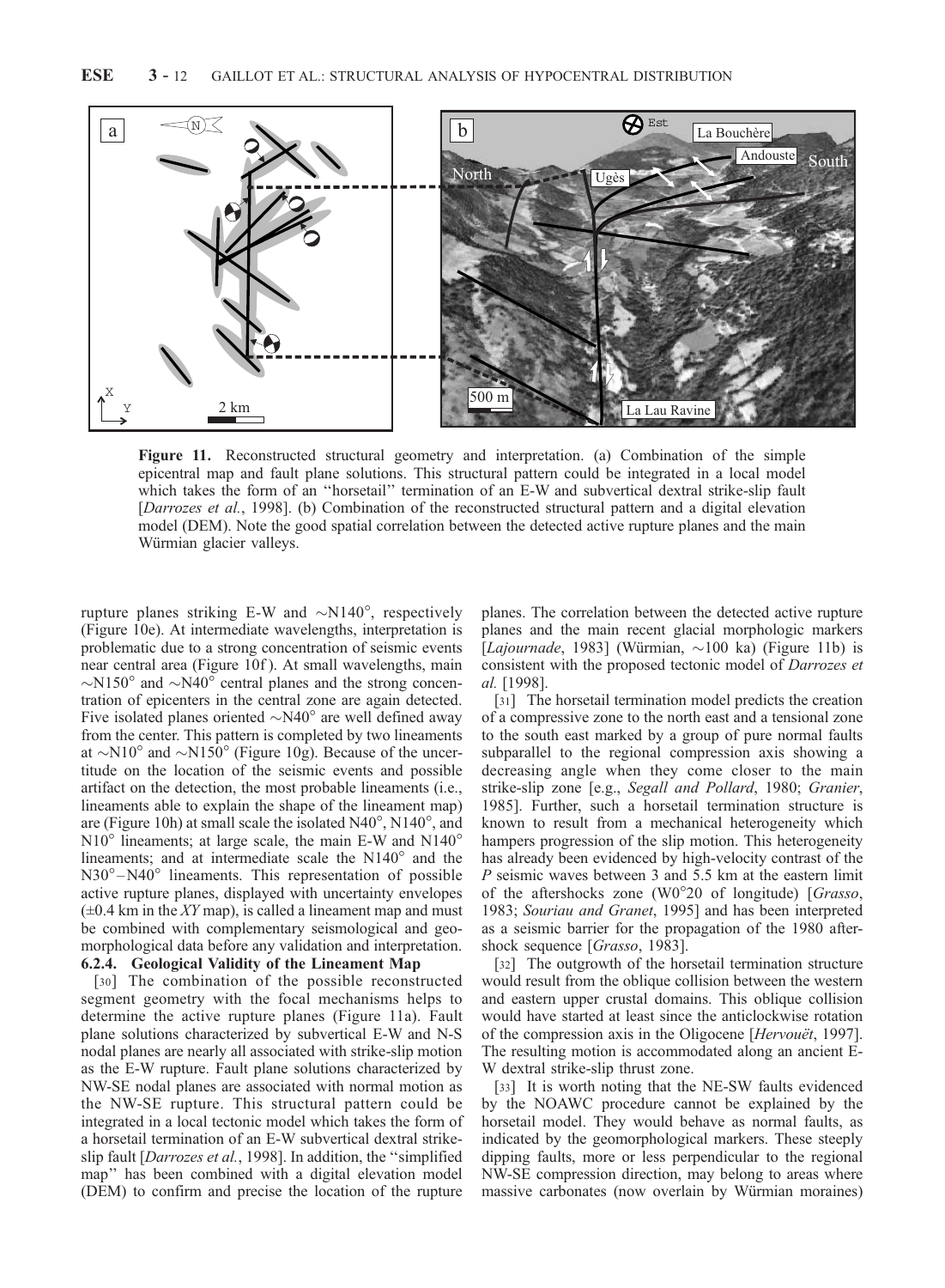initially under compression were relaxed in tension at the end of the aftershock sequence.

## 7. Conclusion

[34] Because the strong limitations of geological mapping of (1) surface exposure and (2) determination of fault plane solutions of seismic events to characterize fault planes, mathematical investigation of spatial distribution of seismic events is proposed. Using the local and multiscale properties of the wavelet transform, allowing the investigation of multidimensional signals without condition or hypothesis on their nature, we developed the NOAWC method. This method underlines concentration of seismic events along alignments which are either mapped faults or extra lines with respect to these faults. In the latter case, further investigations are required to discern purely mathematical lineaments from newly evidenced geological features that in turn reveal the complete geometry of the active rupture zone.

[35] The procedure is completely determined by the specification of several parameters: the spatial resolution equal to the mean error location in the given 2-D section of the seismic events and the threshold value which is interactively chosen from the slope break of the wavelet coefficient histogram. As shown by synthetic and real data, the implementation of wavelet filtering picks out the significant features linked to the seismically active rupture planes accounting for uncertainty in the location of the seismic events. As illustrated by the 1980 Arudy ( $M = 5.1$ , French Pyrenees) earthquake sequence, the method is part of a quantitative, objective, computer-assisted analyses of large bodies of data. Coupled with fault plane solutions of seismic events and geological mapping of fault surface exposure, when available, it provides key information for the reconstruction of the 3-D structural geometry of the rupture zone.

[36] Acknowledgments. We thank G. Marquis (EOST, Strasbourg) and M. Daignières (ISTEEM, Montpellier) for their valuable comments on the manuscript and the two reviewers.

#### References

- Amorese, D., J.-L. Lagarde, and E. Laville, A point pattern analysis of the distribution of earthquake in normandy (France), Bull. Seismol. Soc. Am., 89, 742 – 749, 1999.
- Antoine, J. P., P. Carette, and R. Murenzi, Image analysis with 2D continuous wavelet transform, Signal Process., 31, 241–272, 1993.
- Barnolas, A., and J. C. Chiron, Synthèse Géologique et Géophysique, vol. 1, Introduction, Bur. de Rech. Géol. et Min., Orléans, France, 1996.
- Bethoux, N., G. Ouillon, and M. Nicolas, The instrumental seismicity of the western Alps: Spatio-temporal patterns analysed with the wavelet transform, Geophys. J. Int., 135, 177 – 194, 1998.
- Castillo, D. A., and W. L. Ellsworth, Seismotectonics of the San Andreas fault system between Point Arena and Cape Mendocino in northern California: Implications for the development and evolution of a young transform, J. Geophys. Res., 98, 6543 – 6560, 1993.
- Chapman, C., C. A. Powell, G. Vlahovic, and M. S. Sibol, A statistical analysis of earthquake focal mechanisms and epicenter locations in the eastern Tennessee seismic zone, Bull. Seismol. Soc. Am., 87, 1522 – 1536, 1997.
- Chui, C. K., An Introduction to Wavelets, 266 pp., Academic, San Diego, Calif., 1992.
- Darrozes, J., P. Gaillot, M. de Saint Blanquat, and J.-L. Bouchez, Software for multi-scale image analysis: The normalised optimised aniso-

tropic wavelet coefficient method, Comput. Geosci., 23, 889 – 895, 1997.

- Darrozes, J., P. Gaillot, and P. Courjault-Radé, 2D propagation of a sequence of aftershocks combining anisotropic wavelet transform and GIS, Phys. Chem. Earth, 23, 303 – 308, 1998.
- Daubechies, I., Ten Lectures on Wavelets, CBMS-NSF Reg. Conf. Ser. Appl. Math., vol. 61, 357 pp., Soc. of Ind. and Appl. Math., Philadelphia, Pa., 1992.
- Eneva, M., and G. L. Pavlis, Application of pair analysis statistics to aftershocks of the 1984 Morgan Hill, California, earthquake, J. Geophys. Res., 93, 9113 – 9125, 1988.
- Escalera, E., and H. T. MacGillivray, Topology in galaxy distributions: Method for a multi-scale analysis: A use of the wavelet transform, Astron. Astrophys., 298, 1-21, 1995.
- Fehler, M., L. House, and H. Kaieda, Determining planes along which earthquakes occur: Method and application to earthquake accompanying hydraulic fracturing, J. Geophys. Res., 92, 9407 – 9414, 1987.
- Frohlich, C., and S. D. Davis, Single-link cluster analysis as a method to evaluate spatial and temporal properties of earthquake catalogues, Geophys. J. Int., 100, 19-32, 1990.
- Gagnepain-Beyneix, J., H. Haessler, and T. Modiano, The Pyrenean earthquake of February 29, 1980: An example of complex faulting, Tectonophysics, 85, 273 – 290, 1982.
- Gaillot, P., J. Darrozes, G. Ouillon, and M. de Saint Blanquat, The normalised optimised anisotropic wavelet coefficient (NOAWC) method: An image processing tool for multi-scale analysis of rock fabric, Geophys. Res. Lett., 24, 1819 – 1822, 1997.
- Granier, T., Origin, damping, and fault pattern of development of faults in granite, Tectonics, 4, 721-737, 1985.
- Grasso, J. R., Three dimensional velocity image of a barrier associated with a moderate pyrenean earthquake, Geophys. Res. Lett., 10, 229 – 232, 1983.
- Hagelberg, C., and J. Helland, Thin line detection in meteorological radar images using wavelet transforms, J. Atmos. Oceanic Technol., 12, 633 – 642, 1995.
- Hauksson, E., L. M. Jones, and K. Hutton, The 1994 Northridge earthquake sequence in California: Seismological and tectonic aspects, J. Geophys. Res., 100, 12,335 – 12,355, 1995.
- Hervouët, Y., Deformations alpines, inversion tectonique négative et karstogène, exemple de la Pierre Saint-Martin (Pyrénées Atlantiques, France), Bull. Soc. Géol. Fr., 168, 663-674, 1997.
- Jones, R. H., and R. C. Stewart, A method for determining significant structures in a cloud of earthquakes, J. Geophys. Res., 102, 8245 – 8254, 1997.
- Kagan, Y. Y., Spatial distribution of earthquakes: The three points moment function, Geophys. J. R. Astron. Soc., 67, 697 – 717, 1981a.
- Kagan, Y. Y., Spatial distribution of earthquakes: The four points moment function, Geophys. J. R. Astron. Soc., 67, 719 – 733, 1981b.
- Kagan, Y. Y., and L. Knopoff, Statistical search for non-random features of the seismicity of strong earthquakes, Phys. Earth Planet. Inter., 12, 291-318, 1976.
- Kagan, Y., and L. Knopoff, Statistical study of the occurrence of shallow earthquakes, Geophys. J. R. Astron. Soc., 55, 67-86, 1978.
- Kagan, Y., and L. Knoppoff, Stochastic synthesis of earthquake catalogues, J. Geophys. Res., 86, 2853 – 2862, 1981.
- Kanamori, H., and E. Boschi, Earthquakes, Observation, Theory and Interpretation, edited by H. Kanamori and E. Boschi, 596 pp., North-Holland, New York, 1983.
- Lajournade, C., Géomorphologie glaciaire de la vallée de Castet (Vallée d'Ossau, Pyrénées Atlantiques), report, Geography Dep., Toulouse Univ., Toulouse, France, 1983.
- Meyer, Y., and S. Roques, Progress in Wavelet Analysis and Applications, edited by Y. Meyer and S. Roques, 785 pp., Frontières, Paris, 1993.
- Ouchi, T., and T. Uekawa, Statistical analysis of the spatial distribution of earthquakes: Variation of the spatial distribution of earthquakes before and after large earthquakes,  $\overrightarrow{Phys.}$  Earth Planet. Inter., 44, 211-225, 1986.
- Ouillon, G., D. Sornette, and C. Castaing, Organisation of joints and faults from 1 cm to 100 km scales revealed by optimized anisotropic wavelet coefficient method and multifractal analysis, Nonlinear Processes Geophys., 2, 158 – 177, 1995.
- Ouillon, G., C. Castaing, and D. Sornette, Hierarchical geometry of faulting, J. Geophys. Res., 101, 5477 – 5487, 1996.
- Prozorov, A. G., and A. M. Dziewonski, A method of studying variations in the clustering property of earthquakes: Application to the analysis of global seismicity, J. Geophys. Res., 87, 2829-2839, 1982.
- Reasenberg, P., Second-order moment of central California seismicity, J. Geophys. Res., 90, 5479 – 5495, 1985.
- Robertson, M. C., C. G. Sammis, M. Sahimi, and A. Martin, The 3D